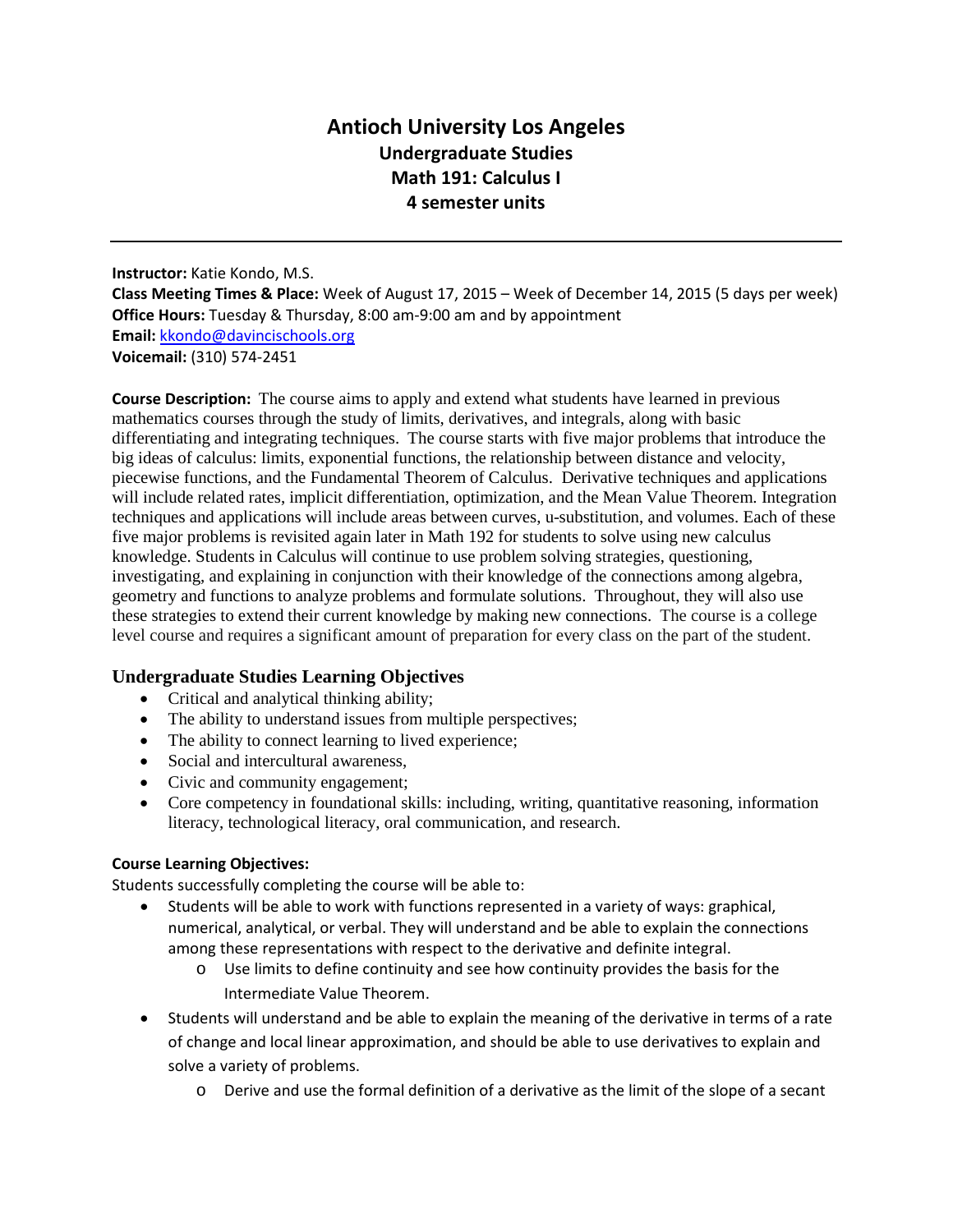line.

- o Find derivatives of sine, cosine, and formalize the Power Rule.
- o Discover what 1st and 2nd indicate about a function's shape, including where it is increasing, decreasing and its concavity.
- $\circ$  Sketch  $f'(x)$  and  $f''(x)$  from  $f(x)$ . tives and  $x$  tives and  $x$  derivatives with velocity and acceleration.
- o Distinguish between maximum and minimum values using the first and second derivatives.
- o Develop more derivative techniques: Product Rule, Quotient Rule, and Chain Rule. Find the derivatives of  $sec(x)$ ,  $csc(x)$ ,  $tan(x)$ , and  $cot(x)$ .
- o Revisit exponential functions and study their derivatives.
- o Use implicit differentiation as a tool to differentiate relations that are not solved explicitly for *y.*
- o Find the derivatives of *all* parent graphs and their inverses.
- Students will understand and be able to explain the meaning of the definite integral both as a limit of Riemann sums and as the net accumulation of change, and should be able to use integrals to explain and solve a variety of problems.
	- o Approximate the area under a curve using Riemann sums and summation notation. Predict function behavior with limits.
	- o Set up and evaluate an integral to find the exact area under a curve.
	- o Calculate the area of a region between curves.
	- o Evaluate improper integrals.
- Students will understand and be able to explain the relationship between the derivative and the definite integral as expressed in both parts of the Fundamental Theorem of Calculus.
	- o Develop a process to find the mean value of a function, as well as an average rate of change for a function.

## **Evaluation Criteria:**

The final evaluation will address the extent to which students have met the learning objectives listed above, as demonstrated in:

- Active contributions to small group and classroom discussion demonstrating constructive dialogue with peers
- Development of understanding of the selected texts and analytical skills over the course of the term, including in projects, quizzes, and exams.

Additionally, the specific components of the course grade are constructed as follows:

- Participation 5%
- Quizzes & Chapter Exams 35%
- Homework Assignments/Problem Sets 15%
- Other Written and Collaborative Projects 20%
- Final Exam 25%

The homework in the "Review & Preview" section of each lesson reinforces skills and concepts learned in the lesson, as well as practices and enriches previously introduced material and prepares students for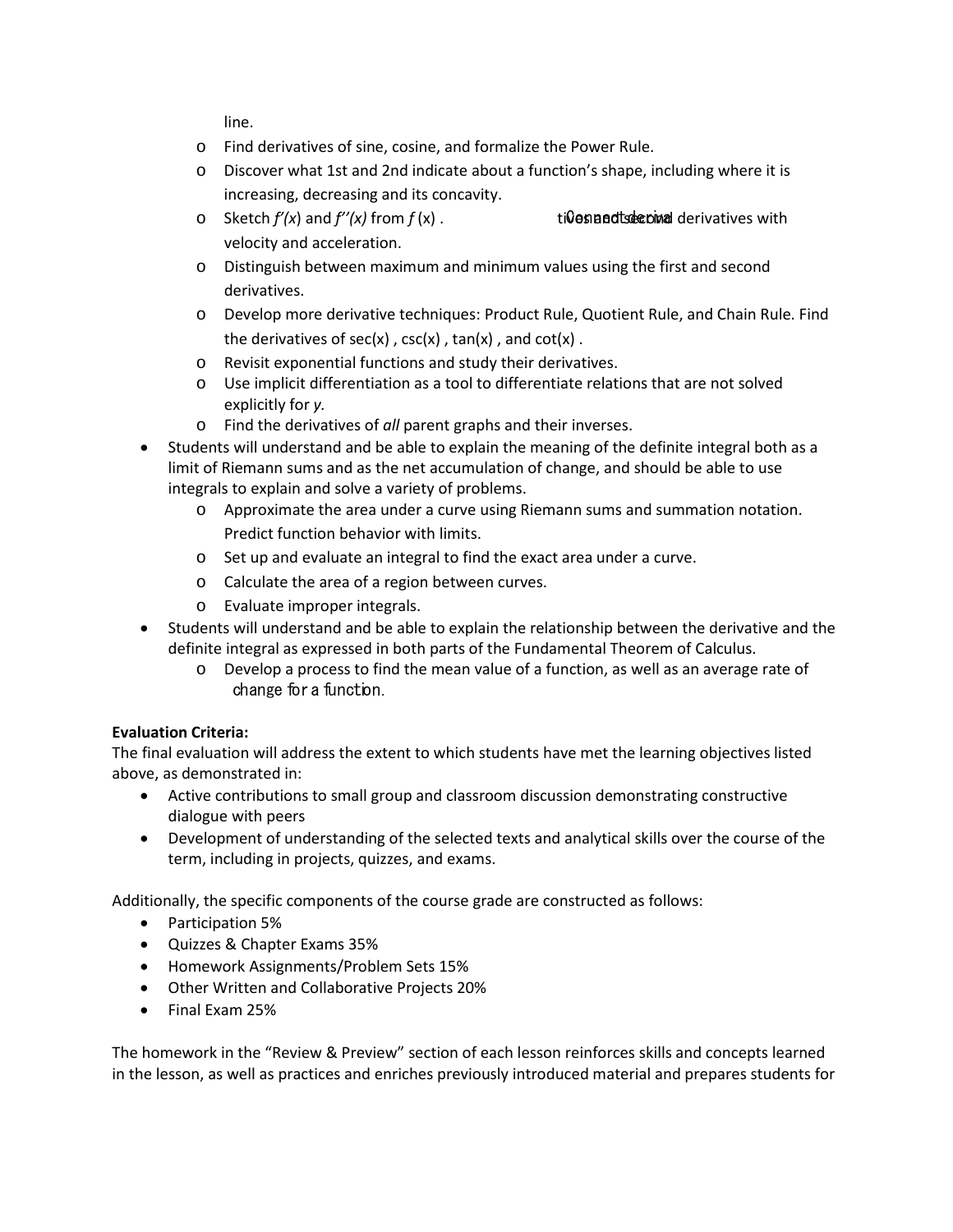upcoming topics. The homework problems also allow students to apply concepts and skills in new contexts and to deepen their understanding by solving the same type of problem in different ways. **Required Text:**

Cho, C. (Ed.). (2010). *College Preparatory Mathematics: Calculus*. Sacramento, CA: CPM Educational Program.

#### *Tentative* **Schedule, Outline of Class Activities, Lessons, Assessments & Assignments:**

*Chapter 1: A Beginning Look at Calculus*

## Weeks 1-2

| <b>Section</b> | <b>Lesson</b> | <b>Days</b>  | <b>Lesson Objectives</b>                                         | <b>Materials</b>                                                                                                              | <b>Homework</b> |
|----------------|---------------|--------------|------------------------------------------------------------------|-------------------------------------------------------------------------------------------------------------------------------|-----------------|
| 1.1            | 1.1.1         | $\mathbf{1}$ | Applying Rates and<br><b>Distance</b>                            | Lesson 1.1.1 Res. Pg.                                                                                                         | $1-2$ to $1-10$ |
| 1.2            | 1.2.1         | $\mathbf{1}$ | Piecewise Functions and<br>Continuity                            | None                                                                                                                          | 1-20 to 1-28    |
|                | 1.2.2         | 1            | <b>End Behavior and</b><br>Horizontal Asymptotes                 | None                                                                                                                          | 1-36 to $1-43$  |
|                | 1.2.3         | $\mathbf{1}$ | Holes, Vertical<br>Asymptotes, and<br><b>Approach Statements</b> | None                                                                                                                          | 1-51 to $1-60$  |
|                | 1.2.4         | 1            | <b>Composite Functions</b><br>and Inververse<br><b>Functions</b> | None                                                                                                                          | 1-68 to 1-76    |
|                | 1.2.5         | 1            | Attributes of Even and<br><b>Odd Functions</b>                   | None                                                                                                                          | 1-82 to 1-91    |
|                | 1.2.6         | $\mathbf{1}$ | Design a Flag (optional)                                         | None                                                                                                                          | 1-93 to 1-95    |
| 1.3            | 1.3.1         | 1            | <b>Finite Differences</b>                                        | None                                                                                                                          | 1-101 to 1-109  |
|                | 1.3.2         | 1            | Slope Statements and<br>Finite Differences of<br>Non-Polynomials | None                                                                                                                          | 1-113 to 1-121  |
|                | 1.3.3         | 1            | The Slope Walk                                                   | • CBL with Motion<br>Detector or CBR<br>• Distance/Time program<br>• Overhead graphing<br>calculator (or computer<br>display) | 1-125 to 1-132  |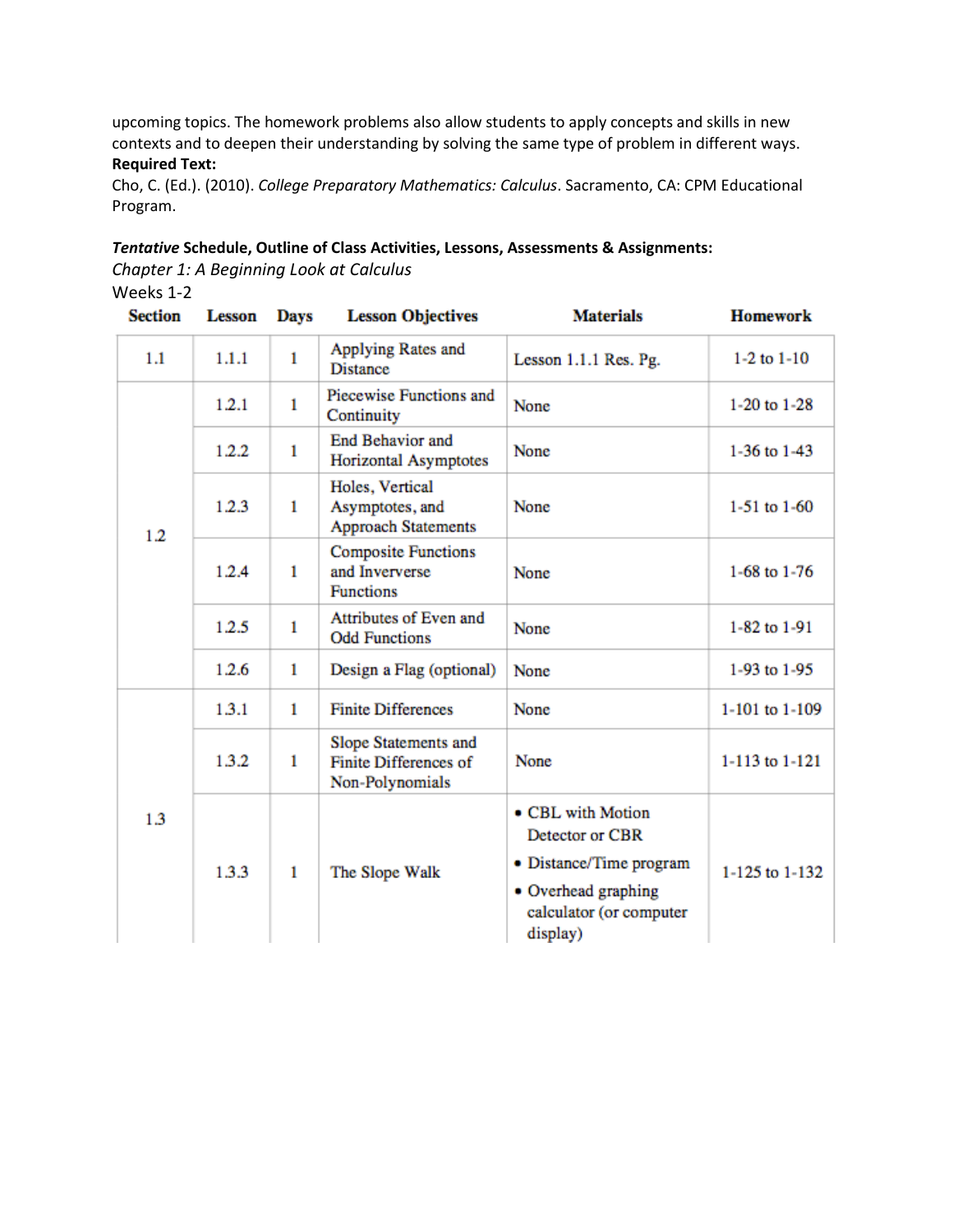| 1.4                    | 1.4.1 | 1                            | Distance and Velocity                          | • CBL with Motion<br>Detector or CBR                 | 1-138 to 1-146 |
|------------------------|-------|------------------------------|------------------------------------------------|------------------------------------------------------|----------------|
|                        | 1.4.2 | 1                            | Average Velocity on a<br><b>Position Graph</b> | $\bullet$ Lesson 1.4.2 Res. Pg.<br>• Colored pencils | 1-152 to 1-161 |
|                        | 1.4.3 | ı                            | Average Velocity on a<br><b>Velocity Graph</b> | None                                                 | 1-167 to 1-175 |
|                        | 1.4.4 | 1                            | Acceleration                                   | None                                                 | 1-181 to 1-189 |
| 1.5                    | 1.5.1 | 1                            | Area and Slope                                 | Lesson $1.5.1$ Res. Pg.                              | 1-194 to 1-203 |
| <b>Chapter Closure</b> |       | <b>Varied Format Options</b> |                                                |                                                      |                |

*Chapter 2: Rates, Sums, Limits, and Continuity*

## Weeks 3-5

**Project**: The students will build and analyze a Rube Goldberg Invention that will fulfill certain continuity requirements on its position graph. Students will also create an instruction manual that outlines their design, writes statements about the increasing/decreasing distance, velocity, and acceleration at different times, find instantaneous rates of change at different times, and in discontinuous situations, find limits of the velocity curve from the left and the right. These projects will be presented to a panel of judges (engineers, mathematics professors, and Da Vinci staff members).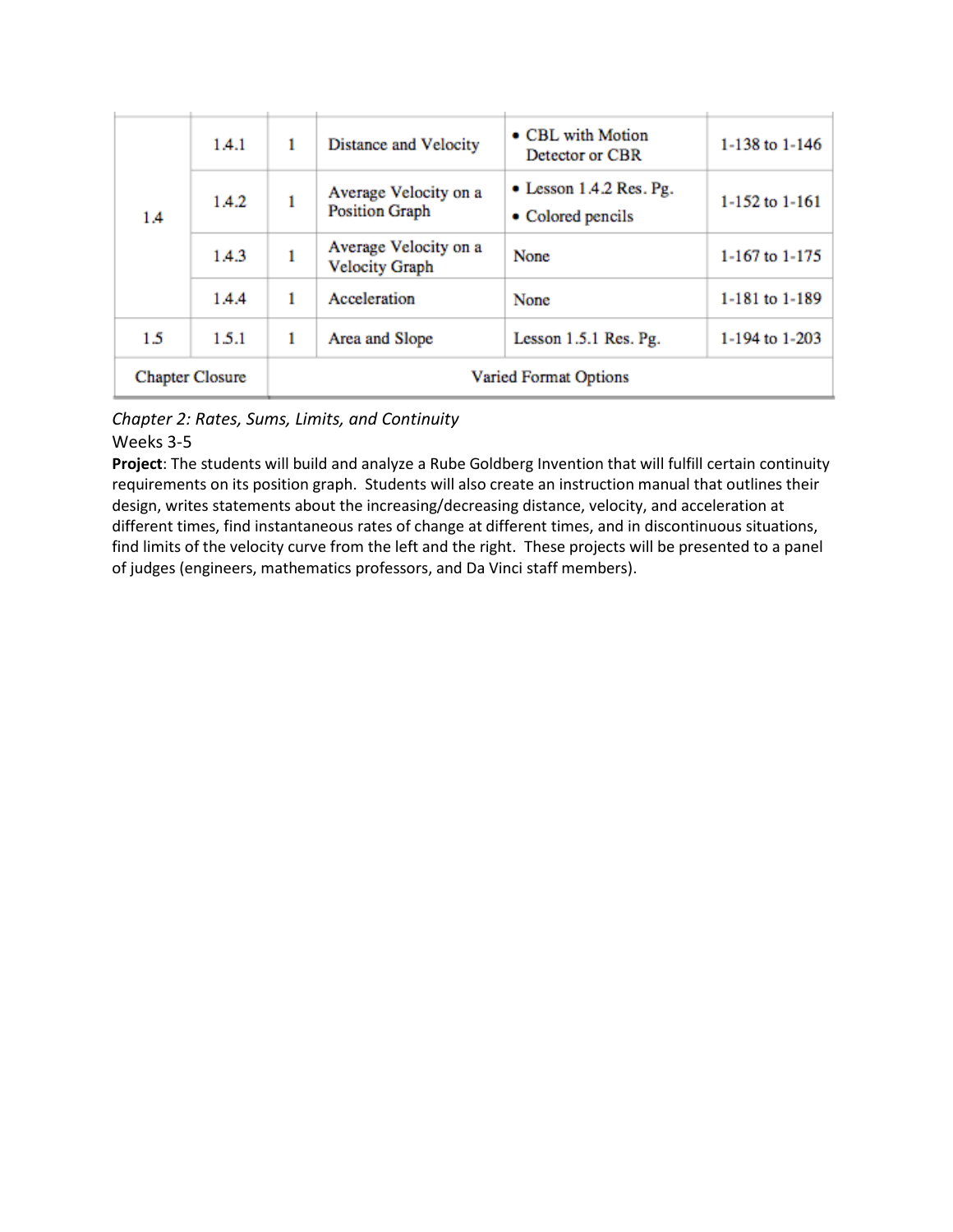| <b>Section</b>         | <b>Lesson</b> | <b>Days</b>                  | <b>Lesson Objectives</b>                        | <b>Materials</b>                                                                                                                                                 | <b>Homework</b>     |
|------------------------|---------------|------------------------------|-------------------------------------------------|------------------------------------------------------------------------------------------------------------------------------------------------------------------|---------------------|
| 2.1                    | 2.1.1         | 1                            | Area Under the Curve<br><b>Using Trapezoids</b> | None                                                                                                                                                             | $2 - 7$ to $2 - 14$ |
|                        | 2.1.2         | $\mathbf{1}$                 | Methods to Easily<br><b>Calculate Area</b>      | None                                                                                                                                                             | 2-20 to 2-28        |
|                        | 2.1.3         | $\mathbf{1}$                 | Area Under the Curve<br>as a Riemann Sum        | None                                                                                                                                                             | 2-35 to 2-41        |
| $2.2\,$                | 2.2.1         | 1                            | <b>Introduction to Limits</b><br>as Predictions | None                                                                                                                                                             | 2-49 to 2-56        |
|                        | 2.2.2         | 1                            | Intuitive ideas of<br>Continuity                | None                                                                                                                                                             | 2-64 to 2-72        |
|                        | 2.2.3         | $\mathbf{1}$                 | Definition of Continuity                        | None                                                                                                                                                             | 2-81 to 2-88        |
|                        | 2.2.4         | $\mathbf{1}$                 | <b>Evaluating Limits</b>                        | None                                                                                                                                                             | 2-95 to 2-101       |
| 2.3                    | 2.3.1         | $\mathbf{1}$                 | Ramp Lab                                        | Ramps (wheel chair or<br>۰<br>long board)<br>Measuring taps or<br>۰<br>meter/yard sticks<br><b>Balls or marbles</b><br>٠<br>Stop watch<br>۰<br>Sticky notes<br>۰ | 2-104 to 2-111      |
|                        | 2.3.2         | $\mathbf{1}$                 | Sudden Impact                                   | None                                                                                                                                                             | 2-114 to 2-121      |
|                        | 2.3.3         | 1                            | <b>Local Linearity</b>                          | None                                                                                                                                                             | 2-125 to 2-131      |
| 2.4                    | 2.4.1         | $\mathbf{1}$                 | Improving<br>Approximation                      | None                                                                                                                                                             | 2-136 to 2-145      |
| <b>Chapter Closure</b> |               | <b>Varied Format Options</b> |                                                 |                                                                                                                                                                  |                     |

# *Chapter 3: Slope and curve analysis*

## Weeks 6-8

**Project:** Students will select a real-life coastline and create a training program for coast guard members to find emergency situations. They will use a piecewise function to model the coastline and create clues using the derivative for the views and paths of a few ships and observers from different points along the coast. This will encourage the students to see the ways that the 1st and 2<sup>nd</sup> derivatives shape and practice with finding the derivatives of parent functions.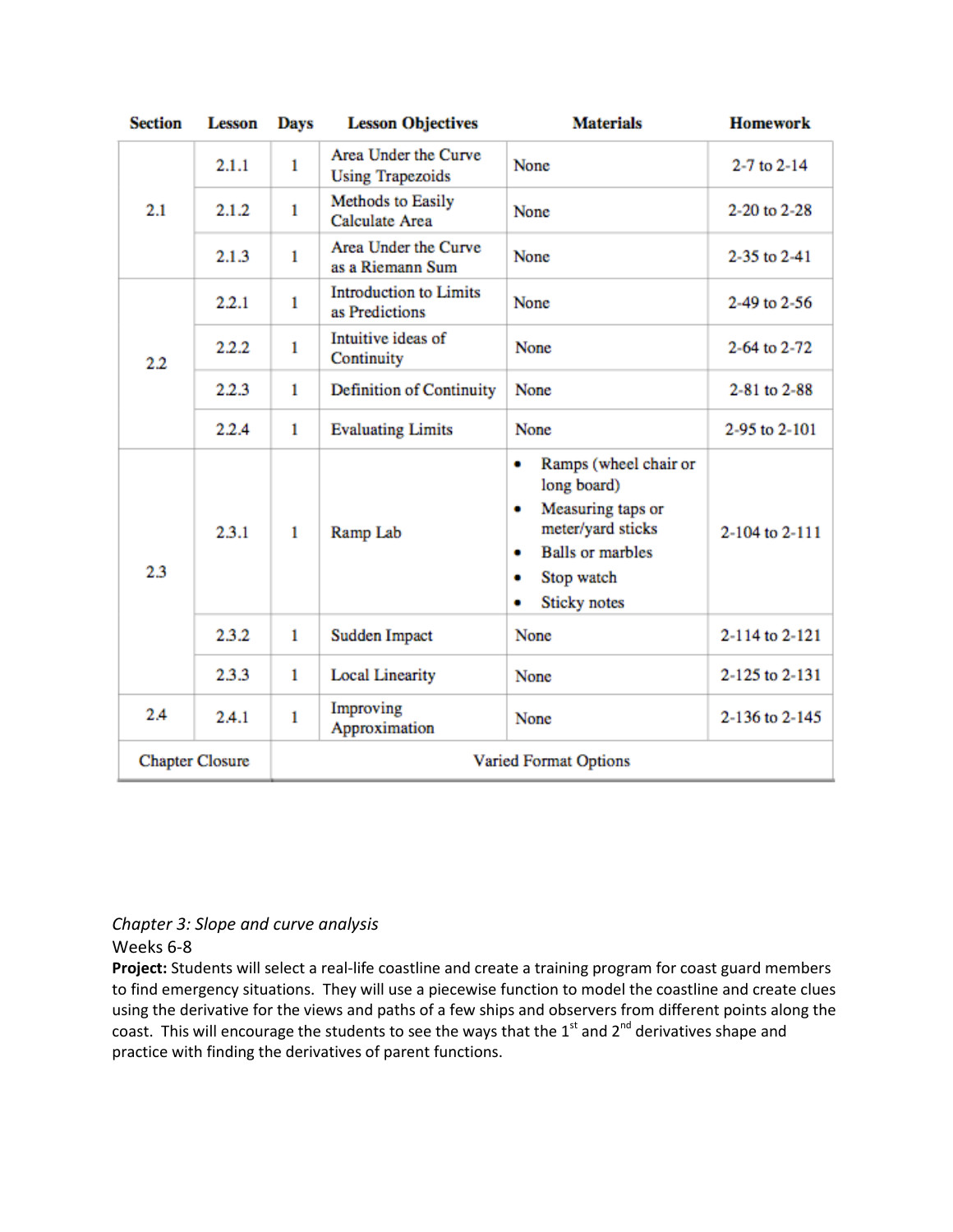| <b>Section</b>         | <b>Lesson</b> | Days                         | <b>Lesson Objectives</b>                           | <b>Materials</b>                                                                                             | <b>Homework</b> |
|------------------------|---------------|------------------------------|----------------------------------------------------|--------------------------------------------------------------------------------------------------------------|-----------------|
| 3.1                    | 3.1.1         | 1                            | The Power Rule                                     | $\bullet$ Lesson 3.1.1 A - C Res.<br>Pgs. or poster sized graph<br>paper                                     | $3-9$ to $3-18$ |
|                        | 3.1.2         | $\mathbf{1}$                 | Secants to Tangents,<br><b>AROC</b> to <b>IROC</b> | None                                                                                                         | 3-27 to 3-34    |
|                        | 3.2.1         | $\mathbf{1}$                 | Definition of a<br>Derivative                      | None                                                                                                         | 3-42 to 3-51    |
| 3.2                    | 3.2.2         | $\mathbf{1}$                 | Derivatives Using<br><b>Multiple Strategies</b>    | None                                                                                                         | 3-58 to 3-67    |
|                        | 3.2.3         | 1                            | Derivatives of Sine and<br>Cosine                  | Poster sized graph paper<br>(optional)                                                                       | 3-73 to 3-81    |
|                        | 3.3.1         | 1                            | Curve Constructor: Part I                          | • Sticky notes (optional)                                                                                    | 3-87 to 3-95    |
| 3.3                    | 3.3.2         | 1                            | The Shape of a Curve                               | $\bullet$ Lesson 3.3.2 A - F Res.<br>Pgs. (optional)<br>• Colored pens or pencils<br>• Poster board or paper | 3-101 to 3-110  |
|                        | 3.3.3         | $\mathbf{1}$                 | Curve Sketching:<br><b>Derivatives</b>             | • Lesson 3.3.3 Res. Pg. or<br>poster sized graph paper<br>· Markers or stickers (dots)                       | 3-113 to 3-123  |
|                        | 3.3.4         | $1 - 2$                      | The First and Second<br><b>Derivative Tests</b>    | · Motion detectors                                                                                           | 3-130 to 3-140  |
| 3.4                    | 3.4.1         | $\mathbf{1}$                 | <b>Conditions</b> for<br>Differentiability         | • Overhead graphing<br>calculator (optional)                                                                 | 3-147 to 3-155  |
|                        | 3.4.2         | $\mathbf{1}$                 | Curve Constructor: Part II                         | • Overhead graphing<br>calculator (optional)<br>· Sticky notes (optional)                                    | 3-161 to 3-169  |
|                        | 3.4.3         | $\mathbf{1}$                 | Differentiability of<br><b>Specific Functions</b>  | None                                                                                                         | 3-174 to 3-181  |
|                        | 34.4          | 1                            | <b>Intersection of Tangents</b>                    | • Lesson 3.4.4 Res. Pg.                                                                                      | 3-183 to 3-190  |
| <b>Chapter Closure</b> |               | <b>Varied Format Options</b> |                                                    |                                                                                                              |                 |

# *Chapter 4: The Fundamental Theorem of Calculus*

Weeks 9-11

**Project:** Students will participate in a mock trial, using their knowledge of velocity, position, and acceleration and the Fundamental Theorem of Calculus to build an argument for/against and solve a teacher's speeding violation case.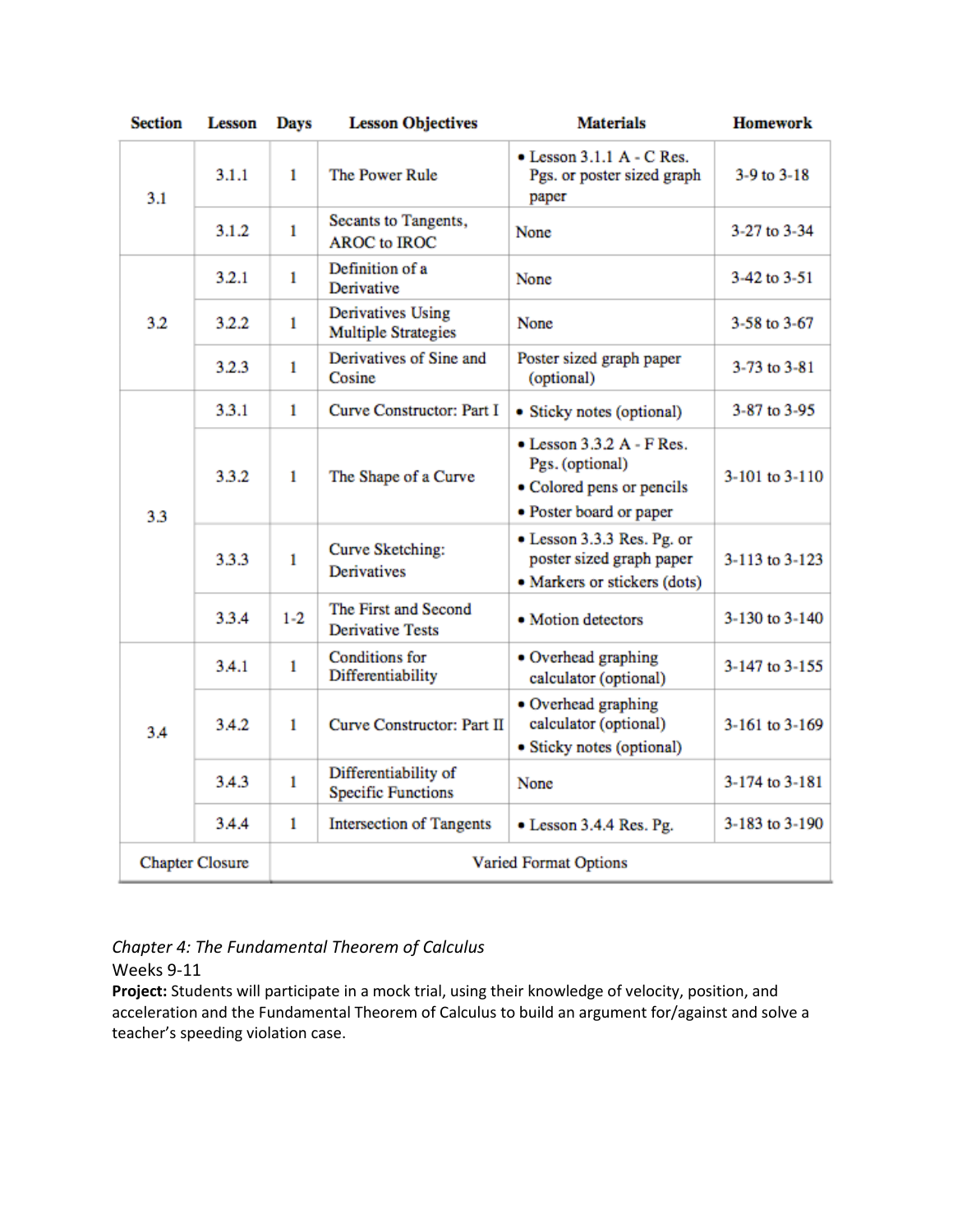| 4.1                    | 4.1.1 | 1                            | Definite Integrals                                            | None                  | 4-6 to $4-12$                           |
|------------------------|-------|------------------------------|---------------------------------------------------------------|-----------------------|-----------------------------------------|
|                        | 4.1.2 | 1                            | Numerical Cases of<br>Definite Integrals                      | Graphing calculator   | 4-18 to 4-26                            |
|                        | 4.1.3 | $\mathbf{1}$                 | Properties of Definite<br><b>Integrals</b>                    | None                  | 4-31 to 4-39                            |
|                        | 4.2.1 | $\mathbf{1}$                 | Deriving "Area<br>Functions"                                  | None                  | 4-43 to 4-51                            |
| 4.2                    | 4.2.2 | 1                            | <b>Indefinite and Definite</b><br>Integrals                   | None                  | 4-56 to 4-64                            |
|                        | 4.2.3 | 1                            | The Fundamental<br><b>Theorem of Calculus</b>                 | None                  | 4-73 to 4-80                            |
|                        | 4.2.4 | 1                            | The Fundamental<br><b>Theorem of Calculus</b>                 | None                  | 4-86 to 4-94                            |
|                        | 4.3.1 | 1                            | Fast Times: Parts 1 & 2                                       | None                  | 4-98 to 4-105                           |
| 4.3                    | 4.3.2 | $\mathbf{1}$                 | Fast Times: Parts 3 & 4                                       | None                  | 4-108 to 4-115                          |
|                        | 4.3.3 | 1                            | <b>Fast Times: Part 5</b>                                     | None                  | Closing<br><b>Statement</b><br>Write-up |
|                        | 4.4.1 | $\mathbf{1}$                 | <b>Area Between Curves</b>                                    | None                  | 4-123 to 4-130                          |
| 4A                     | 4.4.2 | 1                            | More Area Between<br><b>Curves</b>                            | None                  | 4-135 to 4-144                          |
|                        | 4.4.3 | $1 - 2$                      | Multiple Methods for<br><b>Finding Area Between</b><br>Curves | Lesson 4.4.3 Res. Pg. | 4-150 to 4-157                          |
| 4.5                    | 4.5.1 | $\mathbf{1}$                 | Newton's Method<br>(optional)                                 | Lesson 4.5.1 Res. Pg. | 4-162 to 4-168                          |
| <b>Chapter Closure</b> |       | <b>Varied Format Options</b> |                                                               |                       |                                         |

# *Chapter 5: Optimization and derivative tools*

Weeks 12-14

**Project**: Students will create a new map of the school that optimizes space in the hallways, distance between classes, yet maintains necessary structures. This will allow them to utilize their new derivative techniques including the product rule, quotient rule, and chain rule, to build the most efficient campus map.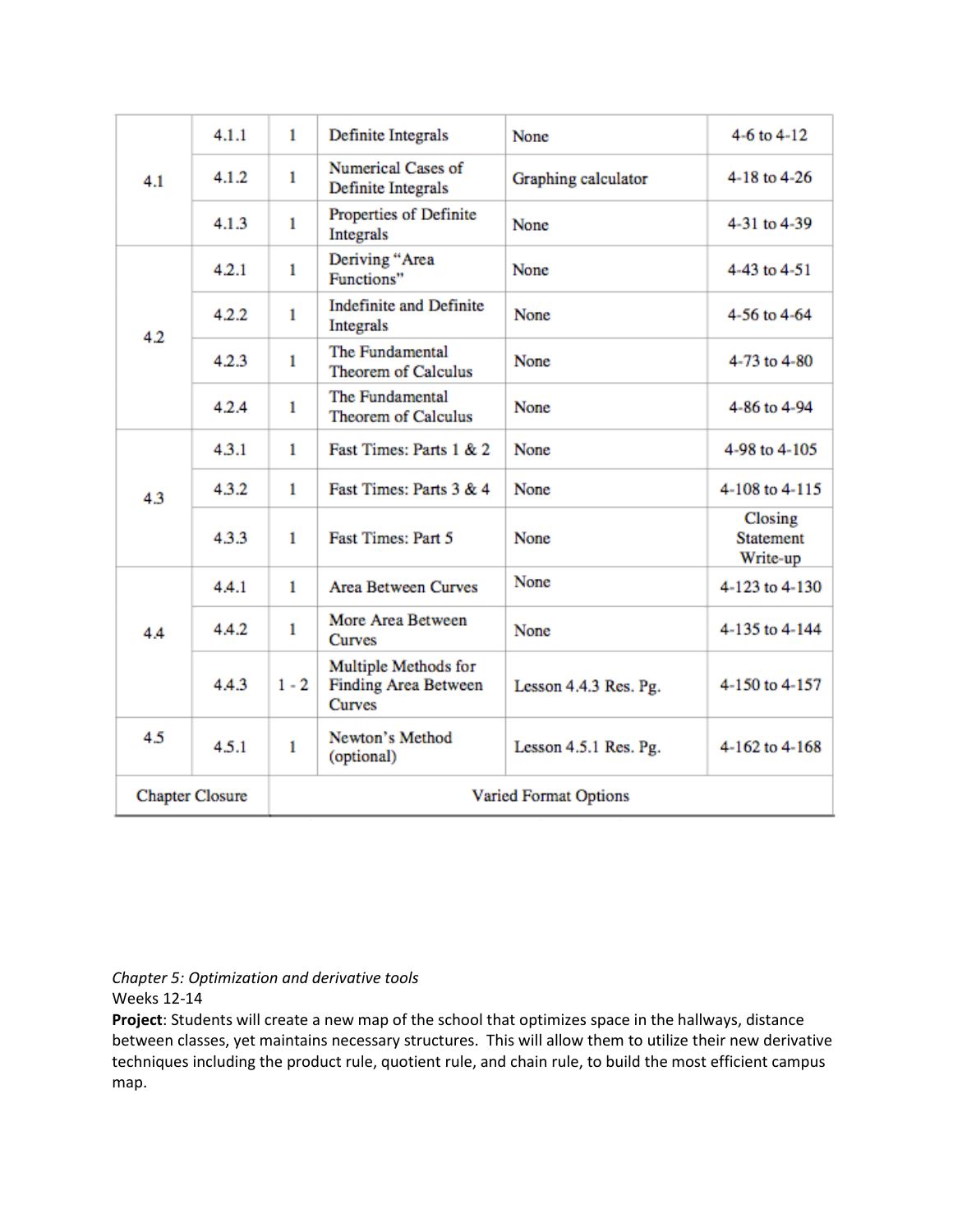| <b>Section</b>         | <b>Lesson</b> | <b>Days</b>           | <b>Lesson Objectives</b>                                                    | <b>Materials</b>                                | <b>Homework</b> |
|------------------------|---------------|-----------------------|-----------------------------------------------------------------------------|-------------------------------------------------|-----------------|
| 5.1                    | 5.1.1         | $\mathbf{1}$          | Distance, Velocity, and<br><b>Acceleration Functions</b>                    | None                                            | $5-5$ to $5-11$ |
|                        | 5.1.2         | 1                     | Optimization                                                                | • Lesson 5.1.2 Res. Pgs.<br>• Scissors and tape | 5-14 to 5-20    |
|                        | 5.1.3         | $\mathbf{1}$          | Using the 1st and 2 <sup>nd</sup><br>Derivatives                            | None                                            | 5-25 to 5-32    |
|                        | 5.1.4         | $\mathbf{1}$          | Applying the 1 <sup>st</sup> and 2 <sup>nd</sup><br><b>Derivative Tests</b> | None                                            | 5-39 to 5-46    |
|                        | 5.2.1         | 1                     | The Product Rule                                                            | None                                            | 5-51 to 5-58    |
|                        | 5.2.2         | $\mathbf{1}$          | Chain Rule and<br><b>Application: Part I</b>                                | None                                            | 5-68 to 5-75    |
| 5.2                    | 5.2.3         | 1                     | Chain Rule and<br><b>Application: Part II</b>                               | None                                            | 5-79 to 5-86    |
|                        | 5.2.4         | $\mathbf{1}$          | Quotient Rule: Two<br>Proofs                                                | None                                            | 5-93 to 5-99    |
|                        | 5.2.5         | 1                     | More Trigonometric<br>Derivatives: $tan x$ ,<br>$\cot x$ , sec x, and csc x | None                                            | 5-103 to 5-109  |
|                        | 5.3.1         | $\mathbf{1}$          | <b>Optimization Problems:</b><br>Part I                                     | None                                            | 5-112 to 5-117  |
| 53                     | 5.3.2         | 1                     | <b>Optimization Problems:</b><br>Part II                                    | None                                            | 5-122 to 5-127  |
|                        | 5.3.3         | 1                     | <b>Optimization Problems:</b><br>Part III                                   | None                                            | 5-130 to 5-137  |
| 5.4                    | 5.4.1         | 1                     | Chain Rule Extension of<br>the Fundamental<br><b>Theorem of Calculus</b>    | None                                            | 5-141 to 5-147  |
| 5.5                    | 5.5.1         | 1                     | <b>Finding Limits of</b><br><b>Indeterminate Forms</b>                      | None                                            | 5-154 to 5-160  |
| (BC)                   | 5.5.2         | $\mathbf{1}$          | Using l'Hôpital's Rule                                                      | None                                            | 5-167 to 5-173  |
| <b>Chapter Closure</b> |               | Varied Format Options |                                                                             |                                                 |                 |

## *Chapter 6: More derivative tools*

Weeks 15-16

**Project (continued from Ch 5)**: Students will create a new map of the school that optimizes space in the hallways, distance between classes, yet maintains necessary structures. This will allow them to utilize their new derivative techniques including the product rule, quotient rule, and chain rule, to build the most efficient campus map.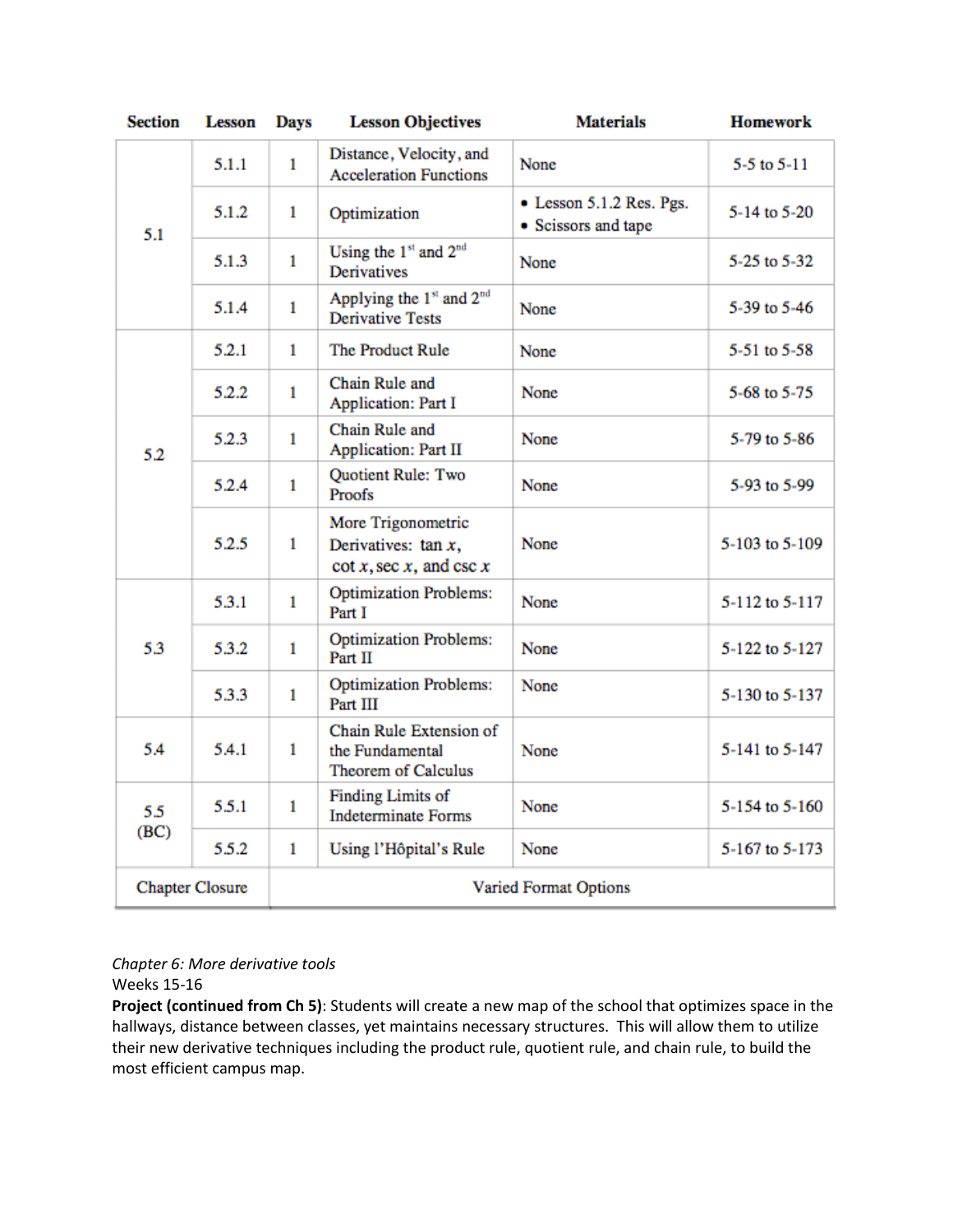| <b>Section</b>         | <b>Lesson</b> | <b>Days</b>                  | <b>Lesson Objectives</b>                                     | <b>Materials</b>                                | <b>Homework</b>     |
|------------------------|---------------|------------------------------|--------------------------------------------------------------|-------------------------------------------------|---------------------|
| 6.1                    | 6.1.1         | 1                            | <b>Exponential Functions</b>                                 | • Posters from problem<br>$1 - 4$               | $6 - 8$ to $6 - 16$ |
|                        | 6.1.2         | 1                            | Derivatives of<br><b>Exponential Functions</b>               | None                                            | 6-23 to 6-29        |
|                        | 6.1.3         | 1                            | <b>Derivatives Using</b><br><b>Multiple Tools</b>            | None                                            | 6-34 to 6-40        |
|                        | 6.1.4         | 1                            | Integrals of<br><b>Exponential Functions</b>                 | None                                            | 6-46 to 6-54        |
|                        | 6.2.1         | 1                            | Implicit<br><b>Differentiation</b>                           | • Overhead graphing<br>calculator (optional)    | 6-59 to 6-66        |
| 6.2                    | 6.2.2         | $\mathbf{1}$                 | Implicit<br>Differentiation<br>Practice                      | None                                            | 6-71 to 6-78        |
| 6.3                    | 6.3.1         | 1                            | <b>Inverse Trigonometric</b><br><b>Derivatives</b>           | None                                            | 6-82 to 6-87        |
|                        | 6.3.2         | 1                            | <b>Inverse Trigonometric</b><br>Derivatives: The<br>Formulas | None                                            | 6-91 to 6-96        |
|                        | 6.3.3         | $\mathbf{1}$                 | Derivatives of Natural<br>Logarithms                         | None                                            | 6-101 to 6-106      |
|                        | 6.3.4         | 1                            | Derivatives of Inverse<br><b>Functions</b>                   | $\bullet$ Lesson 6.3.4 Res. Pg.                 | 6-114 to 6-119      |
| 6.4                    | 6.4.1         | 1                            | <b>Mean Value</b>                                            | • Lesson 6.4.1 Res. Pg.<br>• Interlocking cubes | 6-125 to 6-133      |
|                        | 6.4.2         | $\mathbf{1}$                 | <b>Mean Value Theorem</b>                                    | $\bullet$ Lesson 6.4.1 Res. Pg.                 | 6-140 to 6-149      |
|                        | 6.4.3         | 1                            | <b>Mean Value</b><br>Theorem:<br>Applications                | None                                            | 6-158 to 6-163      |
| 6.5<br>(BC)            | 6.5.1         | $\mathbf{1}$                 | <b>Improper Integrals</b>                                    | None                                            | 6-168 to 6-174      |
| <b>Chapter Closure</b> |               | <b>Varied Format Options</b> |                                                              |                                                 |                     |

Semester Review Course Evaluation

*Assessments:* Group Project Presentations Final Exam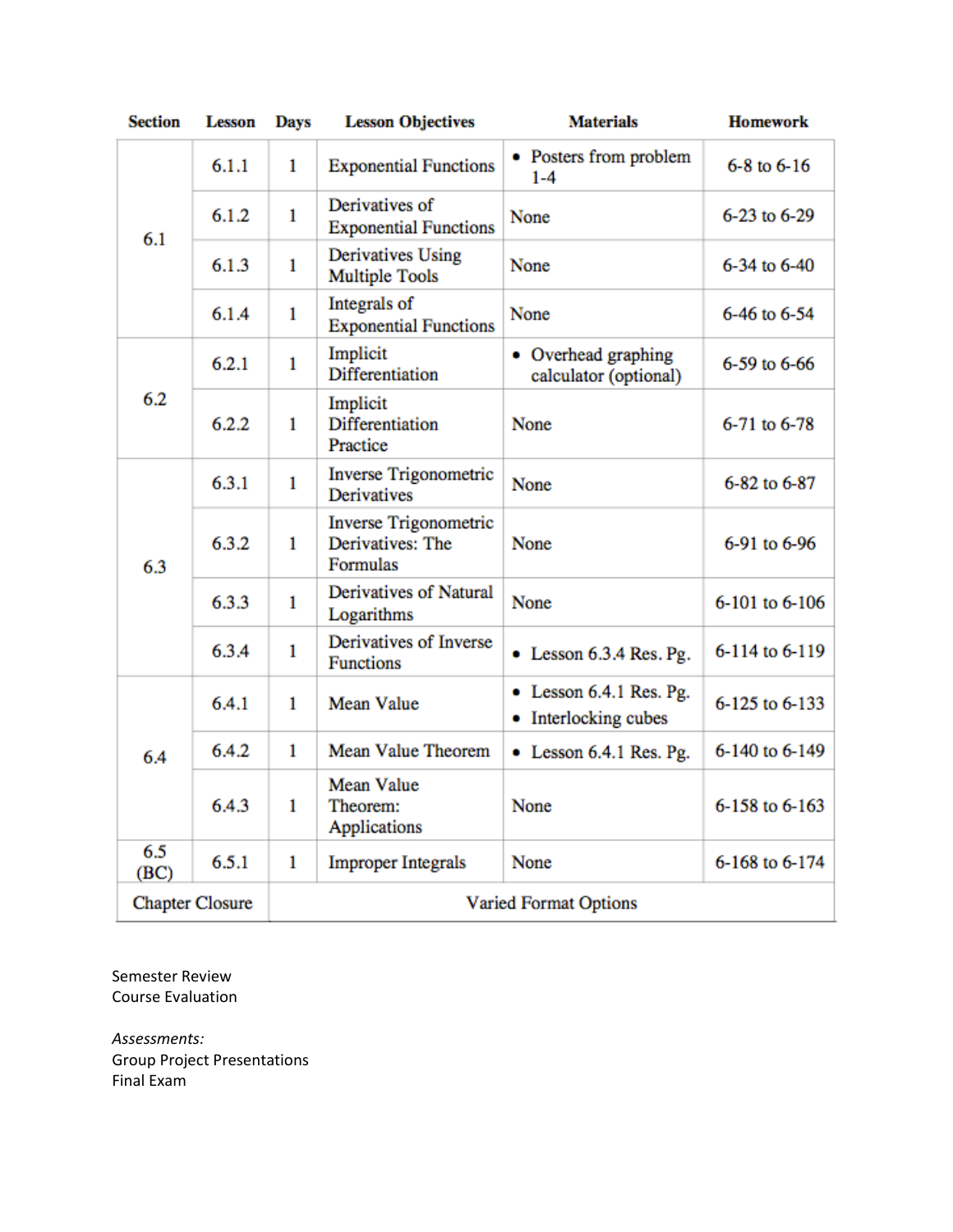#### **Further Readings:**

Leithold, L. (1995). *The Calculus 7.* New York, NY: Harpercollins College Division. Stewart, J. (2011). *Calculus.* Independence, KY: Brooks Cole.

**Course and University Policies:**

## **Application and Registration**

All students new to AULA courses must apply online to AULA to receive a username and password and must register for all courses for the semester on myAntioch. Guidelines and procedures to be discussed in class beginning Week 2 of the course. **Registration is to be completed by Week 3 of the course. Failure to register for the course will result in the student losing the opportunity to earn college credit for the course through Antioch University Los Angeles.**

## **Attendance Policy**

Students are expected to attend all class sessions and participate as required. Students missing more than 4 class sessions must make up the missed time by completing assignments per instructor's direction. Students missing more than 10 class sessions will not receive credit for the course. See *AULA General Catalog,* 

*http://aulacatalog.antioch.edu/policiesregulationsandprocedures/academicpolicies/* for university policy.

## **Incomplete Policy**

Per university policy, students must complete all course work by the deadlines stated in the syllabus.

If a student anticipates not being able to complete required work by the end of the term, the student may request an Incomplete from the instructor. Incompletes are awarded at the discretion of the instructor. See *AULA General Catalog,* 

*http://aulacatalog.antioch.edu/policiesregulationsandprocedures/academicpolicies/* for university policy.

## **Information Literacy and Research Requirements**

All students are expected to develop an understanding of how to find and use resources appropriate for academic inquiry and scholarship. General instruction and guidance will be provided in class; students are also encouraged to attend office hours for help and support with research and for information literacy instruction.

## **Student Conduct and Class Policies**

- All students are expected to be on time to every class and bring all necessary materials.
- Students are expected to conduct themselves professionally and interact respectfully with instructor and peers at all times.
- Students must turn in all assignments on time (on Edmodo by the due date, or at the beginning of the class period they are due *unless* other arrangements are made with the instructor *in advance*).
- Late work, including projects, are only accepted at the instructor's discretion. Late work and lack of preparation for class will also lead to a reduction in a student's accountability grade.
- Essays and projects may be revised and re-submitted with instructor consent; students must attend office hours to discuss the work and re-submit within two weeks of receiving the initial grade.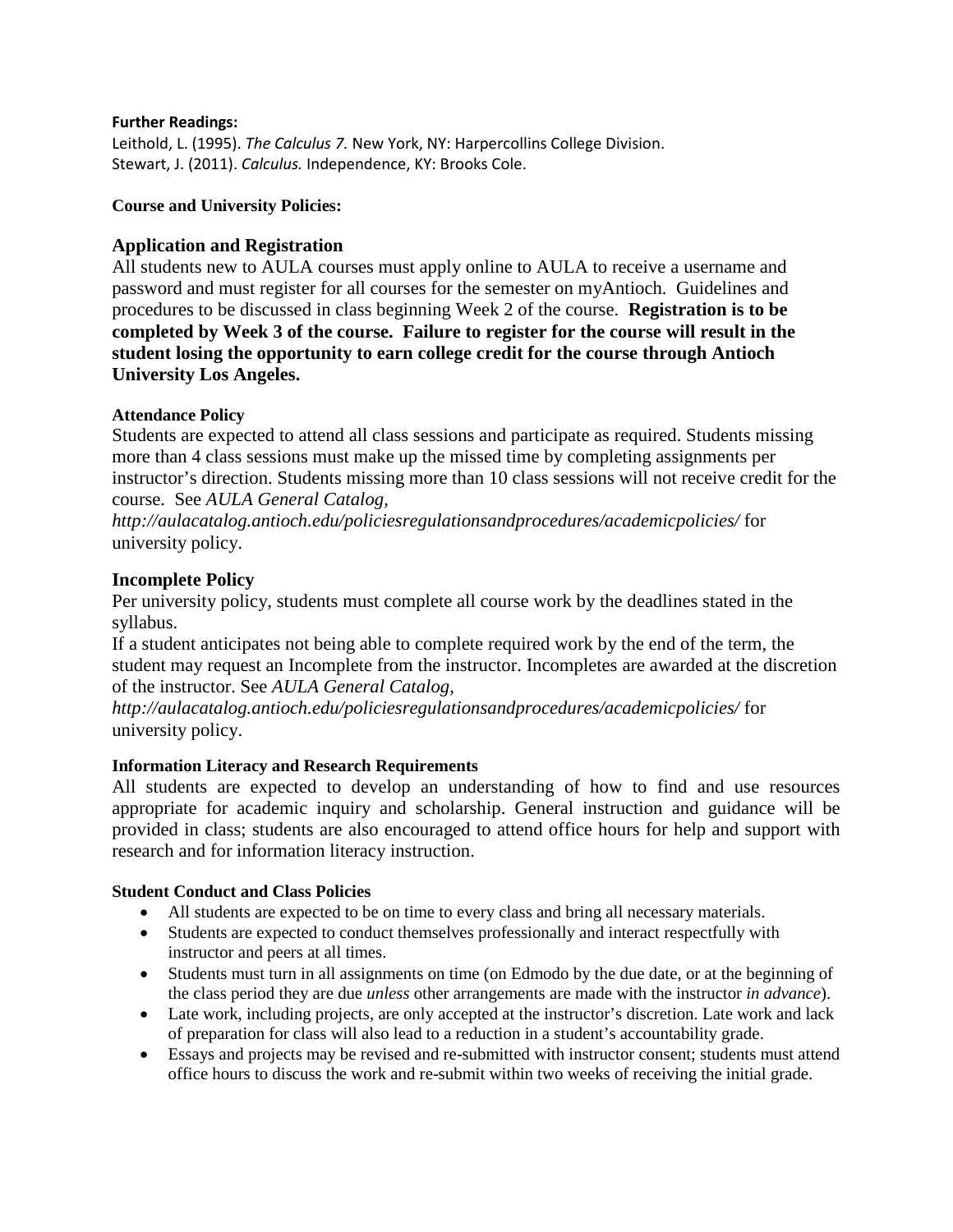- If a student is going to be absent on the day of a quiz or exam, it is his or her responsibility to arrange a date to make up the exam. If a student does not make arrangements *in advance*, the instructor may not be able to accommodate the request.
- If a student misses class, all material covered during the student's absence and work assigned remain the student's responsibility.
- Students who miss class are expected to attend office hours as soon as possible.
- Important announcements and assignments will be communicated via Edmodo.com. All students must have a username and password, and log in regularly. (Instructions and access code will be given the first week of the semester.)

Respectful conduct is expected of students on the campus at all times, both inside and outside the classroom. See *AULA General Catalog,* 

*http://aulacatalog.antioch.edu/policiesregulationsandprocedures/studentconduct/* for further details re: Antioch University Los Angeles policy. Students are expected to respect and adhere to all Da Vinci Science rules and policies at all times as well.

## **Academic Integrity & Plagiarism Policy**

AULA and DaVinci Schools expect all students to adhere to the highest standards of academic honesty. In all academic activities—including, but not limited to papers, oral presentations, and reports—students must submit their own original work accompanied by citations acknowledging words, facts, or ideas borrowed from any other source, including electronic sources.

Plagiarism – that is, the intentional or unintentional borrowing of another person's ideas, images, research, or data without citation -- is a serious breach of academic integrity that results in sanctions, including dismissal from the University. University policy describes plagiarism as "the representation of someone else's writing, graphics, research, or ideas as one's own. Paraphrasing an author's ideas or quoting even limited portions of the work of others without proper citation are also plagiarism, as is cutting and pasting materials from the Internet into one's academic papers. Extreme forms of plagiarism include submitting a paper written by another person or purchased from a commercial source. Students should be aware that AULA has access to software for detecting plagiarism.

## Please consult the Purdue Online Writing Lab

<http://owl.english.purdue.edu/owl/resource/589/01/> for specific guidance on avoiding plagiarism while taking notes, summarizing, paraphrasing, and quoting from sources. For history courses, additional information will be provided for citations using the Chicago/Turabian format. **Students committing plagiarism or academic dishonesty will be also be subject to disciplinary action from DaVinci Schools as well as from the university.**

## **Reasonable Accommodation for Students with Disabilities**

Antioch University is committed to providing reasonable accommodations to qualified students with disabilities in accordance with Section 504 of the Rehabilitation Act of 1973 and the Americans with Disabilities Act of 2008. Students who need to request disability accommodations should email [studentaffairs.aula@antioch.edu](mailto:studentaffairs.aula@antioch.edu) at the outset of their enrollment, if possible, since reasonable accommodations are not retroactive.

## **Sexual Harassment Policy**